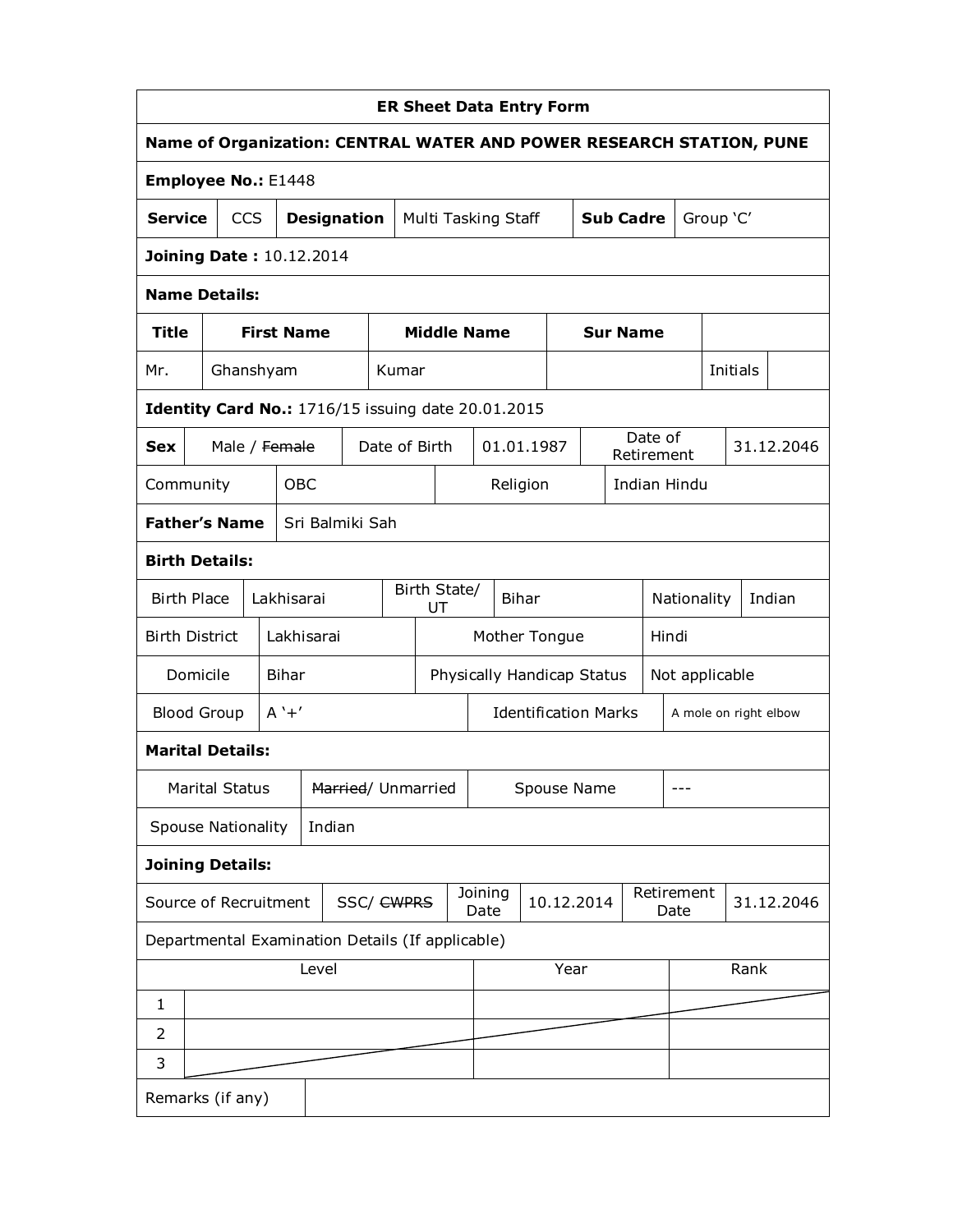| Languages known:                |                         |             |              |              |  |  |  |  |  |  |
|---------------------------------|-------------------------|-------------|--------------|--------------|--|--|--|--|--|--|
|                                 | <b>Name of Language</b> | <b>Read</b> | <b>Write</b> | <b>Speak</b> |  |  |  |  |  |  |
| Indian Languages 1<br>Known     | Hindi                   | Yes         | Yes          | Yes          |  |  |  |  |  |  |
| $\overline{2}$                  | English                 | Yes         | Yes          | Yes          |  |  |  |  |  |  |
| 3                               |                         |             |              |              |  |  |  |  |  |  |
|                                 |                         |             |              |              |  |  |  |  |  |  |
| Foreign Languages<br>Known<br>1 |                         |             |              |              |  |  |  |  |  |  |
| $\overline{2}$                  |                         |             |              |              |  |  |  |  |  |  |
| 3                               |                         |             |              |              |  |  |  |  |  |  |

## **Details of deputation (if applicable)**

| Name of the Office | Post held at that<br>time in parent office | Name of post<br>(selected for<br>deputation | Period of deputation |      |  |  |
|--------------------|--------------------------------------------|---------------------------------------------|----------------------|------|--|--|
|                    |                                            |                                             | Since                | From |  |  |
|                    |                                            |                                             |                      |      |  |  |

## **Details of Foreign Visit**

| SI.<br>No. | Place of Visit | Date of<br>visit | Post held at<br>that time | Whether it<br>is a<br>personal or<br>official visit | Details of visit |
|------------|----------------|------------------|---------------------------|-----------------------------------------------------|------------------|
|            |                |                  |                           |                                                     |                  |
|            |                |                  |                           |                                                     |                  |

## **Transfer/Posting Detail (if applicable)**

| Place |      | Period of posting |  |  |  |  |
|-------|------|-------------------|--|--|--|--|
|       | From | Т٥                |  |  |  |  |
|       |      |                   |  |  |  |  |
|       |      |                   |  |  |  |  |